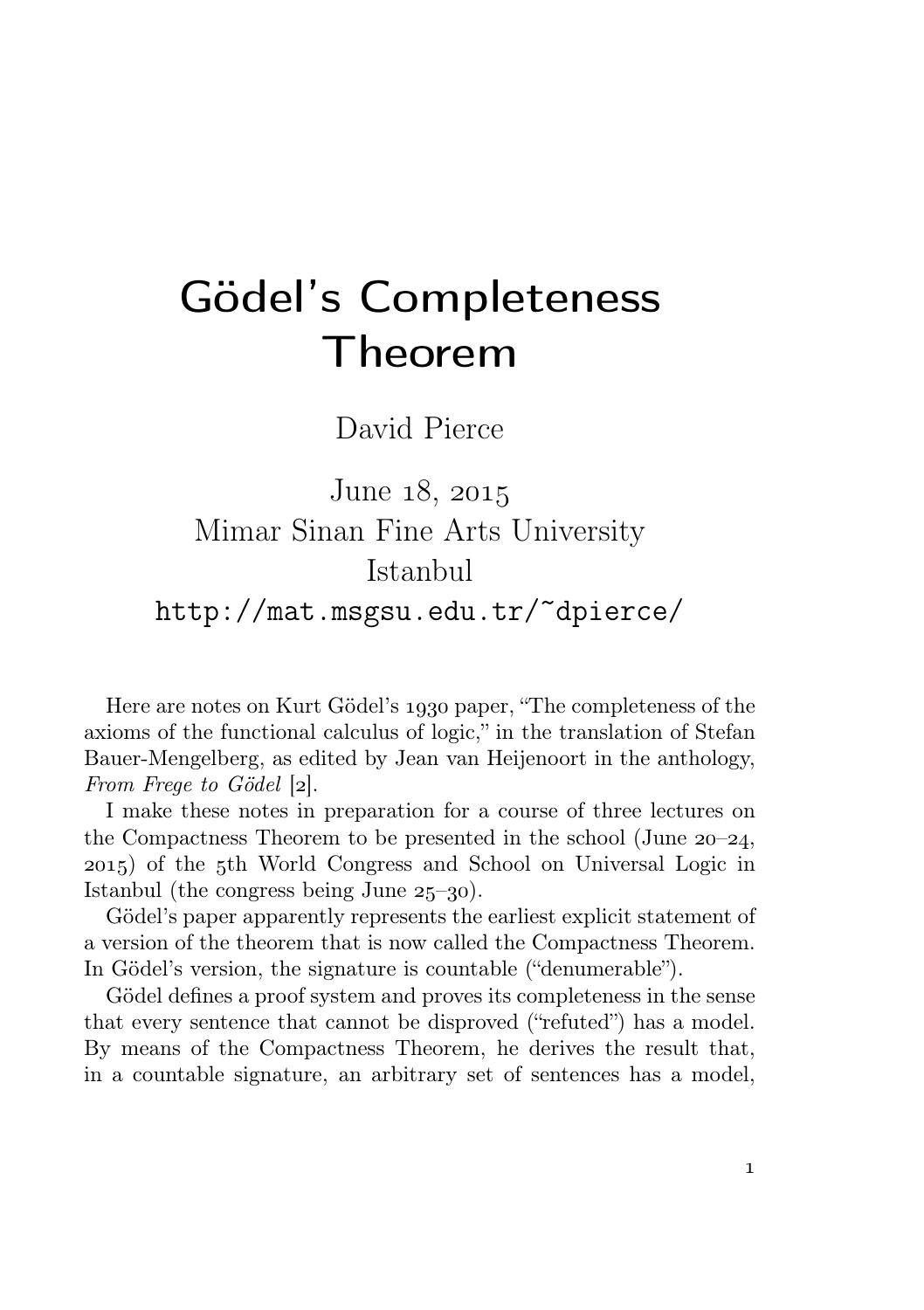provided the set is consistent (the conjunction of no finite subset can be disproved).

As Gödel explains in his first paragraph, the "functional calculus" of his title is the restricted functional calculus, which he defines in a footnote:

In terminology and symbolism this paper follows *Hilbert and Ack* $ermann$   $1928.$ <sup>1</sup> According to that work, the restricted functional calculus contains the logical expressions that are constructed from propositional variables,  $X, Y, Z, \ldots$ , and functional variables (that is, variables for properties and relations) of type I,  $F(x)$ ,  $G(x, y)$ ,  $H(x, y, z), \ldots$ , by means of the operations  $\vee$  (or),  $\overline{a}$  (not), (x) (for all),  $(EX)$  (there exists), with the variable in the prefixes  $(x)$ or  $(EX)$  ranging over individuals *only, not* over functions. A formula of this kind is said to be valid (tautological) if a true proposition results from every substitution of specific propositions and functions for X, Y, Z, ..., and  $F(x)$ ,  $G(x, y)$ , ..., respectively (for example  $(x)[F(x) \vee \overline{F(x)}].$ 

Perhaps the expression type I is the ancestor of our first order, and a function of type I takes individuals as its arguments. Such functions are our relations. A proposition can then be understood as a nullary relation. I shall translate Gödel's symbolism as follows:

| Gödel | I                 |
|-------|-------------------|
| (x)   | $\forall x$       |
| (Ex)  | $\exists x$       |
|       |                   |
| &.    |                   |
| ◡     | $\leftrightarrow$ |
|       |                   |

Van Heijenoort spells out the reference in his own bibliography: David Hilbert and Wilhelm Ackermann, Grundzüge der theoretischen Logik (Berlin: Springer,  $1928$ ).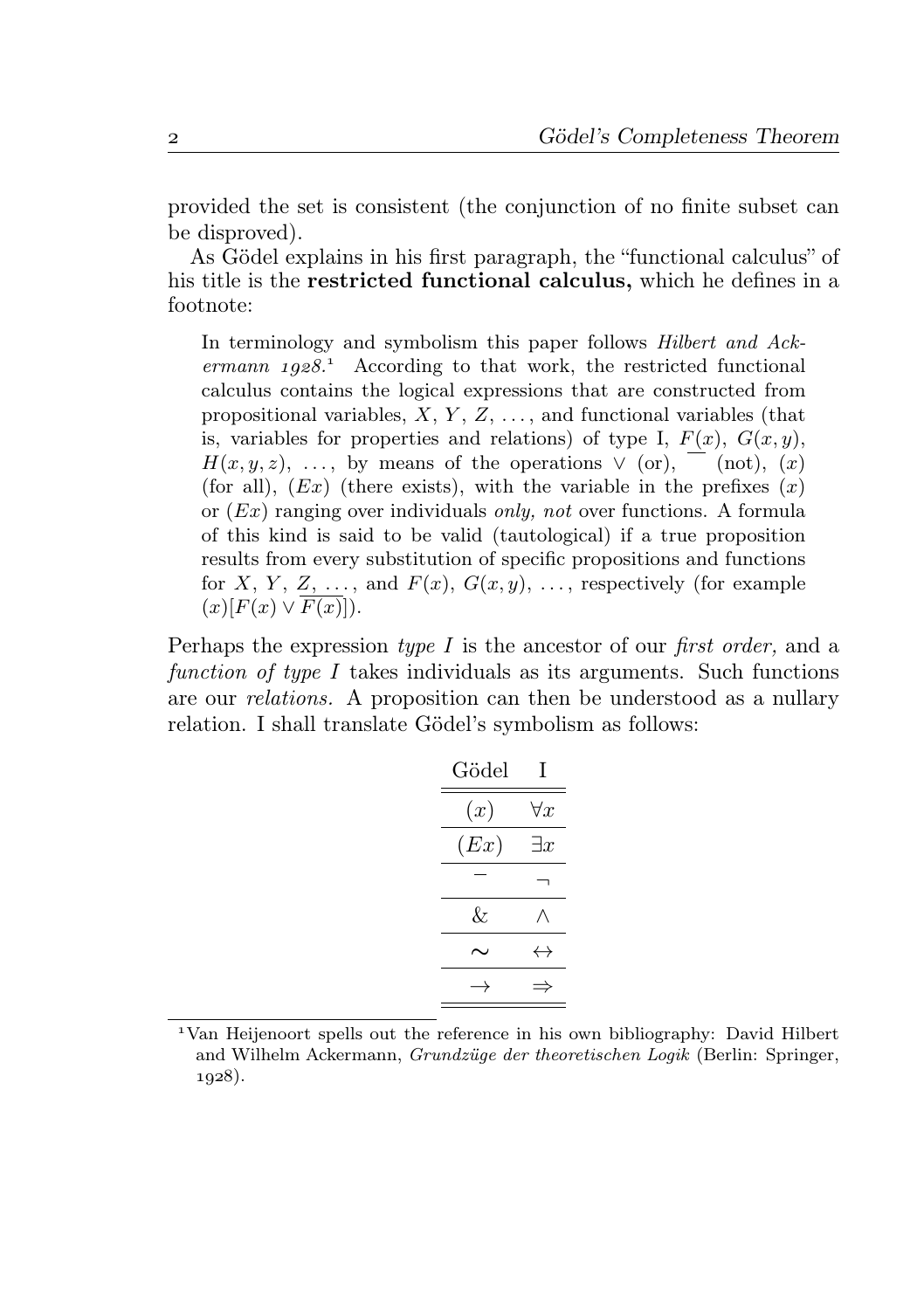(I vacillate between using  $\Rightarrow$  for implication, because the notion is different from a function's being from one set to another, and using  $\rightarrow$ because it is easier to write by hand.)

The *restricted* functional calculus is what Church  $\lceil 1 \rceil$  calls the *pure* functional calculus. We just call it first-order logic. But we have made a difference in emphasis. We have a different first-order logic for each signature. Gödel just supposes there are infinitely many n-ary functional variables (relation symbols) for each n.

Perhaps for Gödel, a property is a singulary relation; a relation, a relation of more than one argument. An n-ary relation on a set A determines the function from  $A<sup>n</sup>$  to 2 that takes the value 1 at a point  $\boldsymbol{a}$  of  $A^n$  if and only if the relation actually holds at that point.

I shall quote Gödel's ten numbered theorems verbatim, with my own commentary interspersed.

THEOREM I. Every valid formula of the restricted functional calculus is provable.

The proof of this will not be completed until after Theorem VI.

Gödel explains validity in another footnote. In our terminology,  $\varphi(x)$  is valid if  $\forall x \varphi(x)$  is true in every structure; by "well-known" theorems" (of Löwenheim and Skolem, presumably), it is enough to be true in every countable structure.

The formula  $\varphi(x)$  is **satisfiable** if  $\exists x \varphi(x)$  is true in some structure. Thus  $\varphi$  is valid if and only if  $\neg \varphi$  is not satisfiable.

Gödel's "system of axioms" is as follows. Again I translate into current symbolism; my convention on parentheses is Shoenfield's [3, pp.  $17-8$ :  $\vee$  is more binding than  $\Rightarrow$ , and of two occurrences of one of these, the occurrence on the right is the more binding.

The "undefined primitive notions" are  $\vee$ ,  $\neg$ , and  $\forall x$ , and, "By means" of these,  $\wedge$ ,  $\Rightarrow$ ,  $\leftrightarrow$ , and  $\exists x$  can be defined in a well-known way." The axioms are:

- 1)  $P \vee P \Rightarrow P$ .
- 2)  $P \Rightarrow P \lor Q$ ,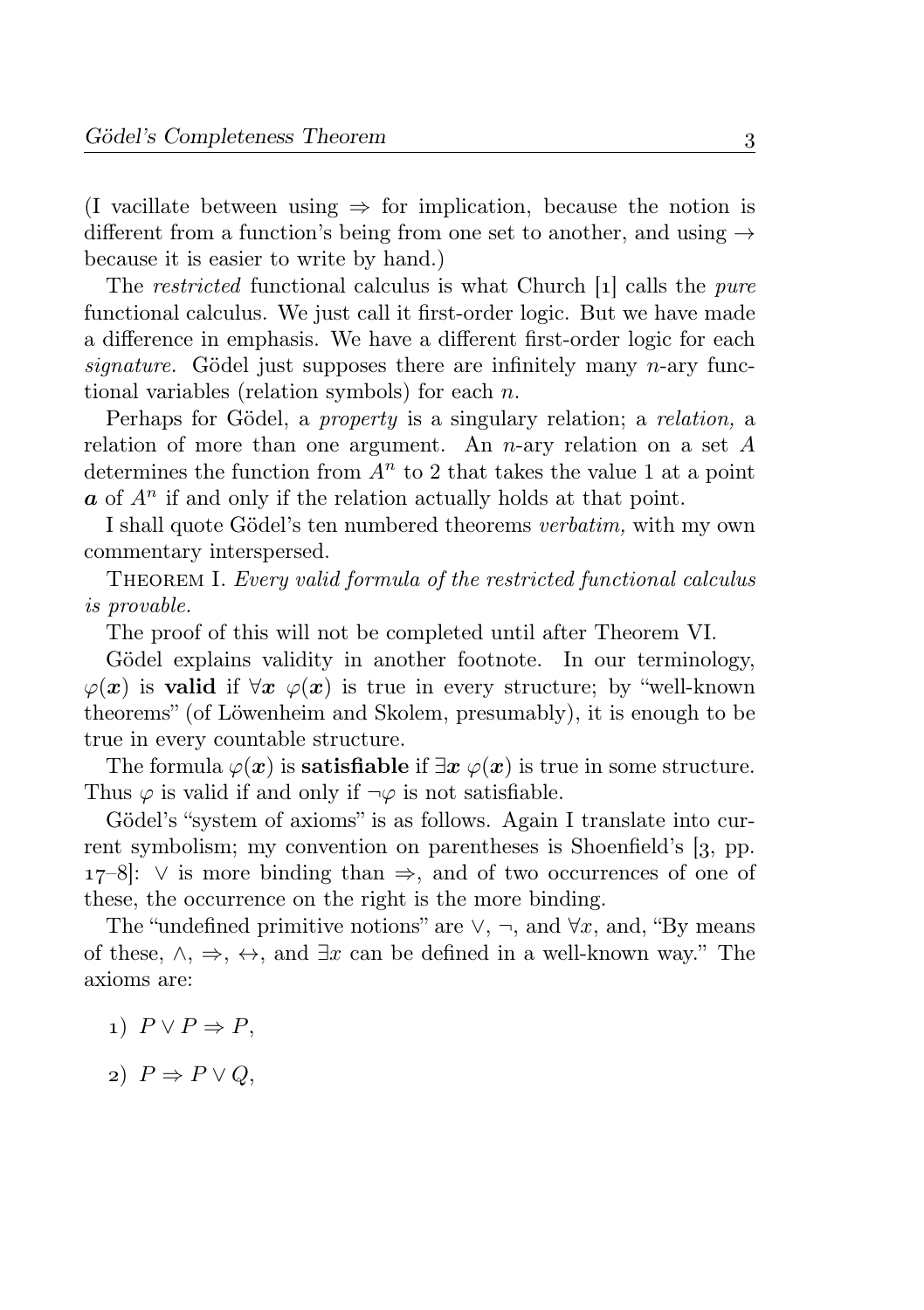- 3)  $P \vee Q \Rightarrow Q \vee P$
- 4)  $(P \Rightarrow Q) \Rightarrow R \vee P \Rightarrow R \vee Q$ .
- 5)  $\forall x \ F(x) \Rightarrow F(y)$ ,
- 6)  $\forall x \ (P \lor F(x)) \Rightarrow P \lor \forall x \ F(x).$

The rules of inference are:

**Detachment:** from  $\varphi$  and  $\varphi \Rightarrow \psi$ , infer  $\psi$ .

Substitution: "The rule of substitution for propositional and functional variables." Above, P, Q, and R are propositional variables, and  $F(x)$  is a functional variable. Church discusses this. There are six axioms above; by substitution we derive infinitely many validities. Alternatively, we could replace the axioms with *axiom schemes*, and forget about the rule of substitution.

**Generalization:** From  $\varphi(x)$ , infer  $\forall x \varphi(x)$ .

Change of variables: "Individual variables (free or bound) may be replaced by any others, so long as this does not cause overlapping of the scopes of variables denoted by the same sign."

Gödel points out in a note that Russell and Whitehead do not formulate "all of these" explicitly.

Gödel has noted in the first paragraph that we already have completeness for propositional calculus. Thus, I say, we might as well replace the first four axioms above with one axiom scheme, giving us every tautology of the propositional calculus. Gödel himself will reassert propositional completeness as one of the lemmas below.

We could be more explicit about change of variables:

•  $\forall x \varphi(x) \Rightarrow \forall y \varphi(y)$  is an axiom (y being substitutable for x in  $\varphi$ ).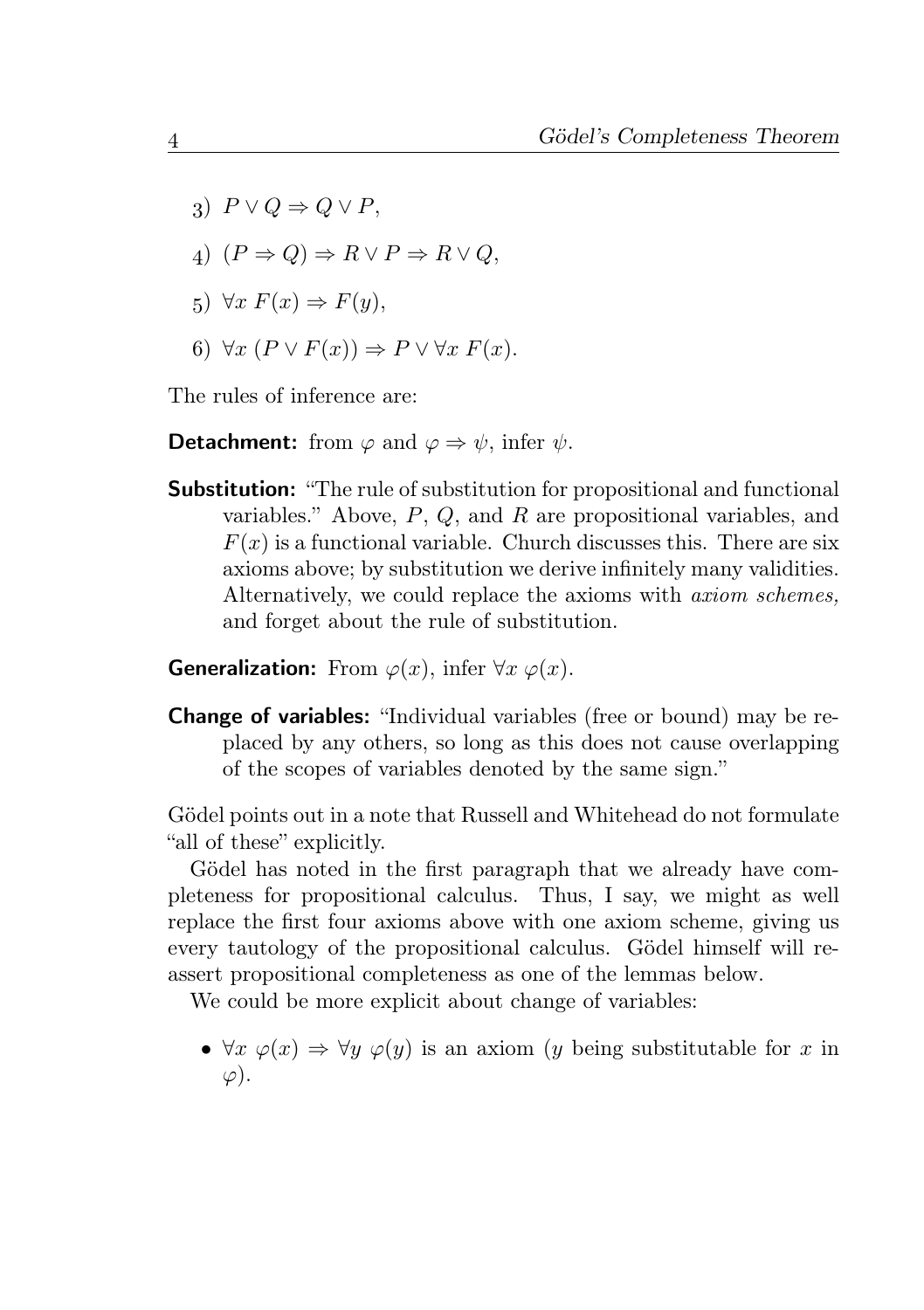• From  $\varphi(x)$ , infer  $\varphi(y)$ , provided x is not a free variable of any hypotheses of a proof.

Gödel states some lemmas without proof:

1. For every tuple  $x$  of variables.<sup>2</sup>

$$
\forall x \ \varphi(x) \Rightarrow \exists x \ \varphi(x),
$$

$$
\forall x \ \varphi(x) \land \exists x \ \psi(x) \Rightarrow \exists x \ (\varphi(x) \land \psi(x)),
$$

$$
\forall x \ \neg \varphi(x) \leftrightarrow \neg \exists x \ \varphi(x).
$$

Note that Gödel has not formally explained the meaning of  $\exists x$ ; perhaps the "well-known" definition alluded to above is that  $\exists x \varphi$ means  $\neg\forall x \neg\varphi$ .

2. For every n in  $\omega$ , for every permutation  $\sigma$  of n, for every n-tuple x of variables,

 $\exists x \varphi(x) \Rightarrow \exists (x \circ \sigma) \varphi(x).$ 

In my notation,  $x$  is a function from  $n$  to the set of variables.

3. Assuming  $x$  is injective as such a function, even if  $y$  is not,

$$
\forall x \ \varphi(x) \Rightarrow \forall y \ \varphi(y).
$$

- . [Blending of quantifiers in a conjunction or disjunction: see the proof of Theorem III. Gödel apparently neglects to say that the variables must be distinct.]
- 5. For every  $\varphi$  there is  $\varphi'$  in *normal form* such that  $\varphi \leftrightarrow \varphi'$ . Gödel does not define normal form, but only refers again to Hilbert and Ackermann. Evidently it is as defined by Skolem in his 1920 paper  $[4]$ : in our terms, a formula is in **normal form** if it is an **open** (quantifier-free) formula, preceded by some (or no) existential quantifiers, preceded by some (or no) universal quantifiers.

<sup>&</sup>lt;sup>2</sup>As Gödel explains, he uses lower-case German letters like  $x, \eta, u, v$ , "and so on," for these tuples.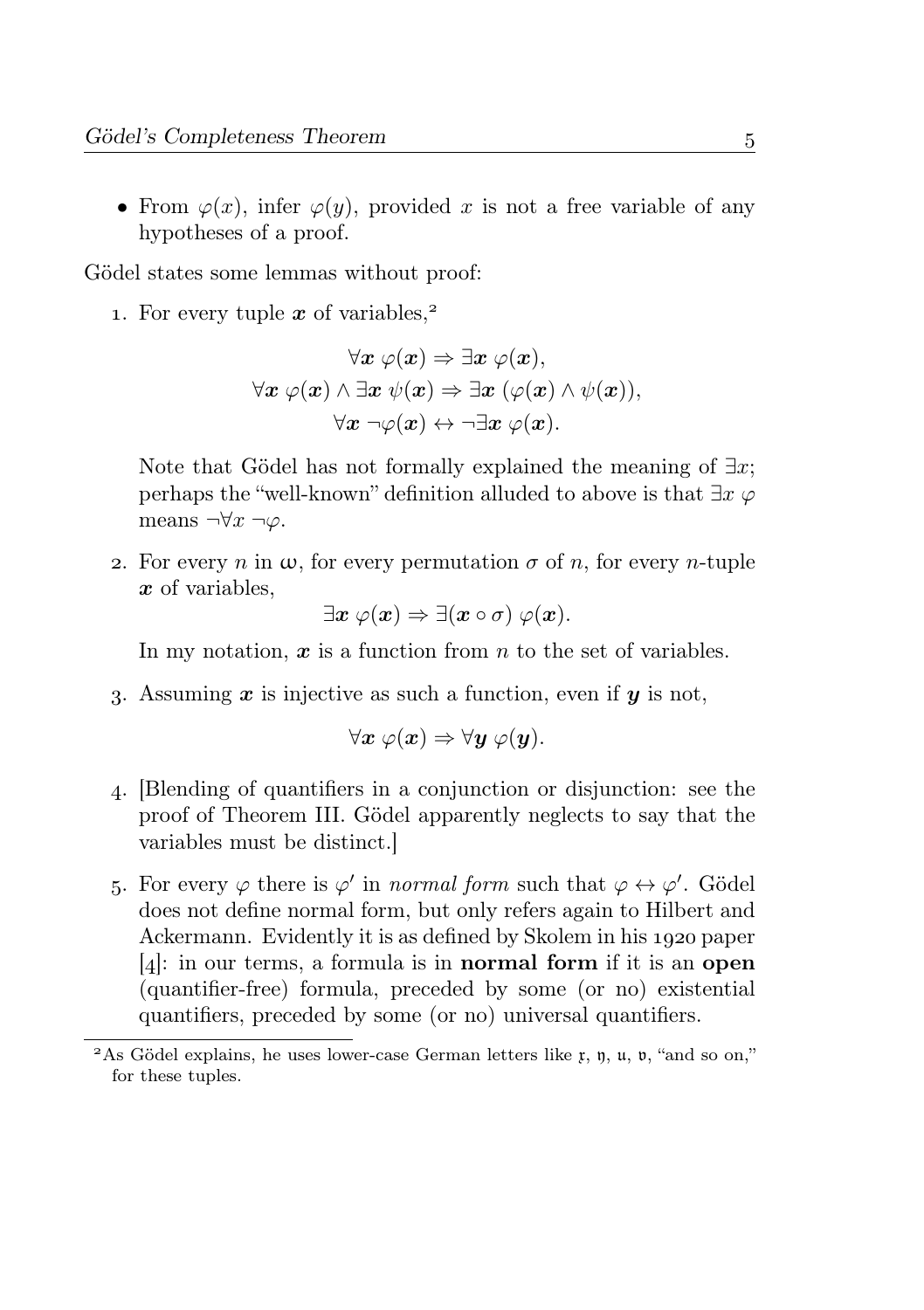- 6. If  $\varphi \leftrightarrow \varphi'$ , then  $\psi \leftrightarrow \psi'$ , where  $\varphi$  is a subformula of  $\psi$ , and  $\psi'$ results from  $\psi$  by replacing  $\varphi$  with  $\varphi'$ .
- . Completeness of the first four axioms for propositional calculus. Note that Gödel does not mention any rules of inference at this point.

Theorem I is equivalent to:

THEOREM II. Every formula of the restricted functional calculus is either refutable or satisfiable (and moreover satisfiable in the [sic] denumerable domain of individuals).

Refutable means having provable negation.

The "class" (set)  $\mathfrak K$  consists of *sentences* in normal form of the more precise form

$$
\forall x \ldots \exists y \varphi.
$$

That is, the sentence must have at least one universal and one existential quantifier.

THEOREM III. If every  $\mathcal{R}$ -expression is either refutable or satisfiable, so is every expression.

A note says the restriction to "the denumerable domain of individuals" will be implicit.

*Proof.* By definition,  $\varphi(x)$  is satisfiable if and only if  $\exists x \varphi(x)$  is satisfiable.

If  $\varphi(x)$  is refutable, this means  $\neg \varphi(x)$  is provable, so  $\forall x \neg \varphi(x)$  is provable by Generalization, so  $\exists x \varphi(x)$  is refutable.

If  $\exists x \varphi(x)$  is refutable, this means  $\neg \exists x \varphi(x)$  is provable, so that  $\forall x \neg \varphi(x)$  is provable, and therefore  $\neg \varphi(x)$  is provable by Axiom 5, that is,  $\varphi(x)$  is refutable.

It is now enough to prove the claim for sentences.

By Lemma 5, it is enough to prove the claim for *normal sentences*. Let  $Q \varphi$  be such. If x and y are distinct variables not occuring in  $Q$ , and  $R$  is some singulary relation symbol, then the sentence

$$
\forall x \ \neg Rx \lor \exists y \ Ry
$$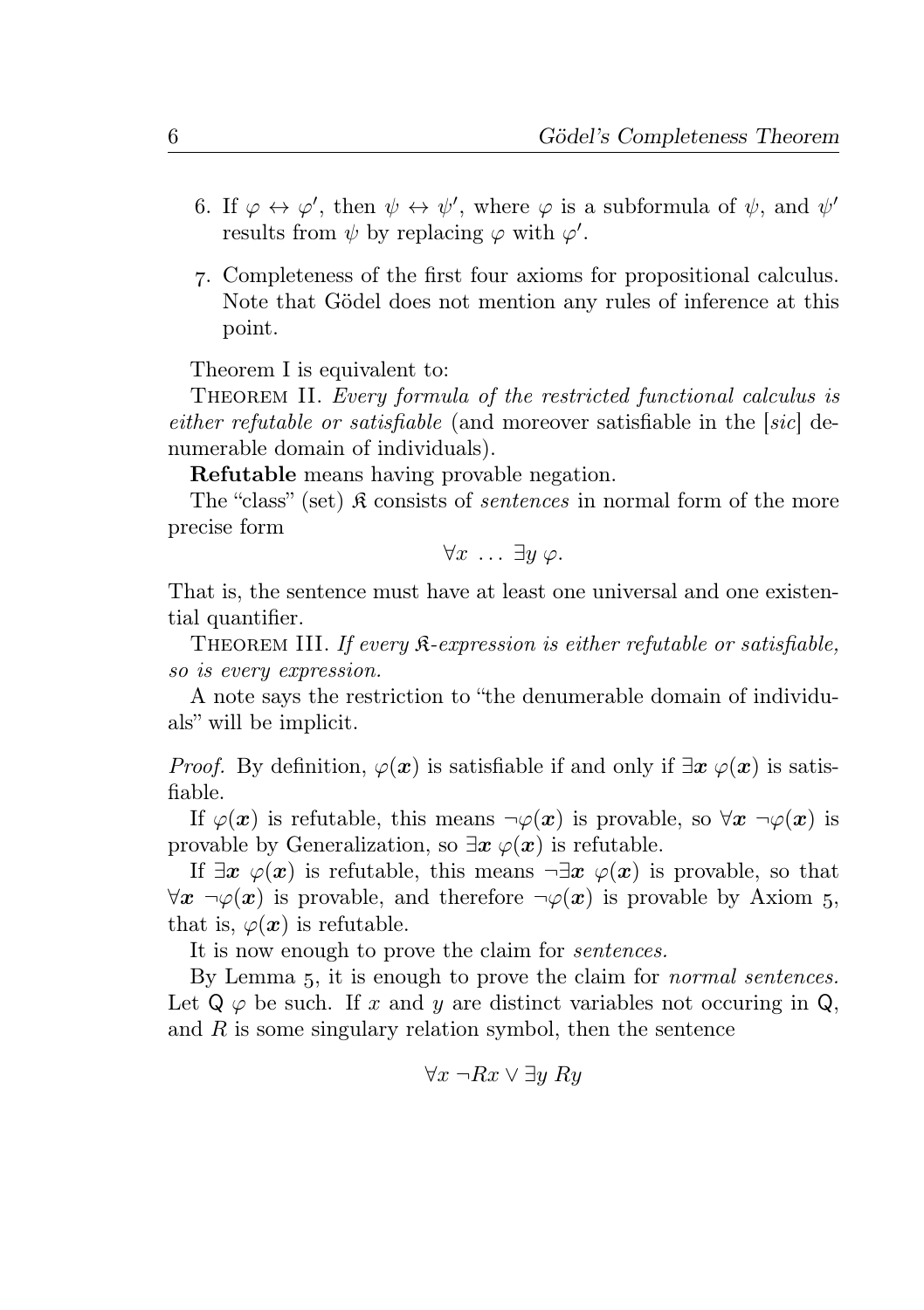is a tautology and is therefore provable by Lemma  $\overline{z}$ . But by Lemma , the sentence

$$
\forall x \ \neg Rx \lor \exists y \ Ry \leftrightarrow \forall x \ \exists y \ (\neg Rx \lor Ry)
$$

is provable, by Lemma  $_4$ , and therefore so are the following:

$$
\forall x \exists y (\neg Rx \lor Ry),\mathbf{Q} \varphi \leftrightarrow \mathbf{Q} \varphi \land \forall x \exists y (\neg Rx \lor Ry),\mathbf{Q} \varphi \land \forall x \exists y (\neg Rx \lor Ry),\mathbf{Q} \varphi \land \forall x \exists y (\neg Rx \lor Ry) \leftrightarrow \forall x \mathbf{Q} \exists y (\varphi \land (\neg Rx \lor Ry)),\mathbf{Q} \varphi \leftrightarrow \forall x \mathbf{Q} \exists y (\varphi \land (\neg Rx \lor Ry)).
$$

The sentence  $\forall x \mathsf{Q} \exists y (\varphi \wedge (\neg Rx \vee Ry))$  being in  $\mathfrak{K}$ , we are done.

The **degree** of a sentence in  $\mathcal{R}$  is the number of blocks of universal quantifiers.

THEOREM IV. If every expression of degree  $k$  is either satisfiable or refutable, so is every expression of degree  $k + 1$ .

*Proof.* Suppose  $\sigma$  is the sentence  $\forall x \exists u \forall u \exists v \forall u$ . Suppose R (taking arguments of the length of  $x\mathbf{v}$  does not occur in  $\varphi$ . Then

$$
(Rxy \Rightarrow \forall u \exists v \ \mathsf{Q} \ \varphi) \leftrightarrow \forall u \ \exists v \ \mathsf{Q} \ (Rxy \Rightarrow \varphi).
$$

We make the following abbreviations:

$$
\tau_1 \text{ is } \forall x' \exists y' \; R x' y' \land \forall x \; \forall y \; (R x y \Rightarrow \forall u \; \exists v \; Q \; \varphi),
$$
  

$$
\tau_2 \text{ is } \forall x' \; \exists y' \; R x' y' \land \forall x \; \forall y \; \forall u \; \exists v \; Q \; (R x y \Rightarrow \varphi),
$$
  

$$
\tau_3 \text{ is } \forall x' \; \forall x \; \forall y \; \forall u \; \exists y' \; \exists v \; Q \; (R x' y' \land (R x y \Rightarrow \varphi)).
$$

"Obviously"  $\tau_1 \Rightarrow \sigma$ . By Lemma 6,  $\tau_1 \leftrightarrow \tau_2$ ; by Lemma 4,  $\tau_2 \leftrightarrow \tau_3$ . We may assume as an inductive hypothesis that  $\tau_3$  is either satisfiable or refutable. If  $\tau_3$  is satisfiable, then so is  $\sigma$ . If  $\tau_3$  is refutable, then so is  $\tau_1$ . In particular, taking Rxy to be  $\forall u \exists v \mathsf{Q} \varphi$ , we have

$$
\neg (\forall x\; \exists y\; \forall u\; \exists v \; \mathsf{Q} \; \varphi \land \forall x \; \forall y \; (\forall u \; \exists v \; \mathsf{Q} \; \varphi \Rightarrow \forall u \; \exists v \; \mathsf{Q} \; \varphi)).
$$

But  $\forall x \ \forall y \ (\forall u \ \exists v \ \mathsf{Q} \varphi \Rightarrow \forall u \ \exists v \ \mathsf{Q} \varphi)$ , and therefore  $\neg \sigma$ .

 $\Box$ 

 $\Box$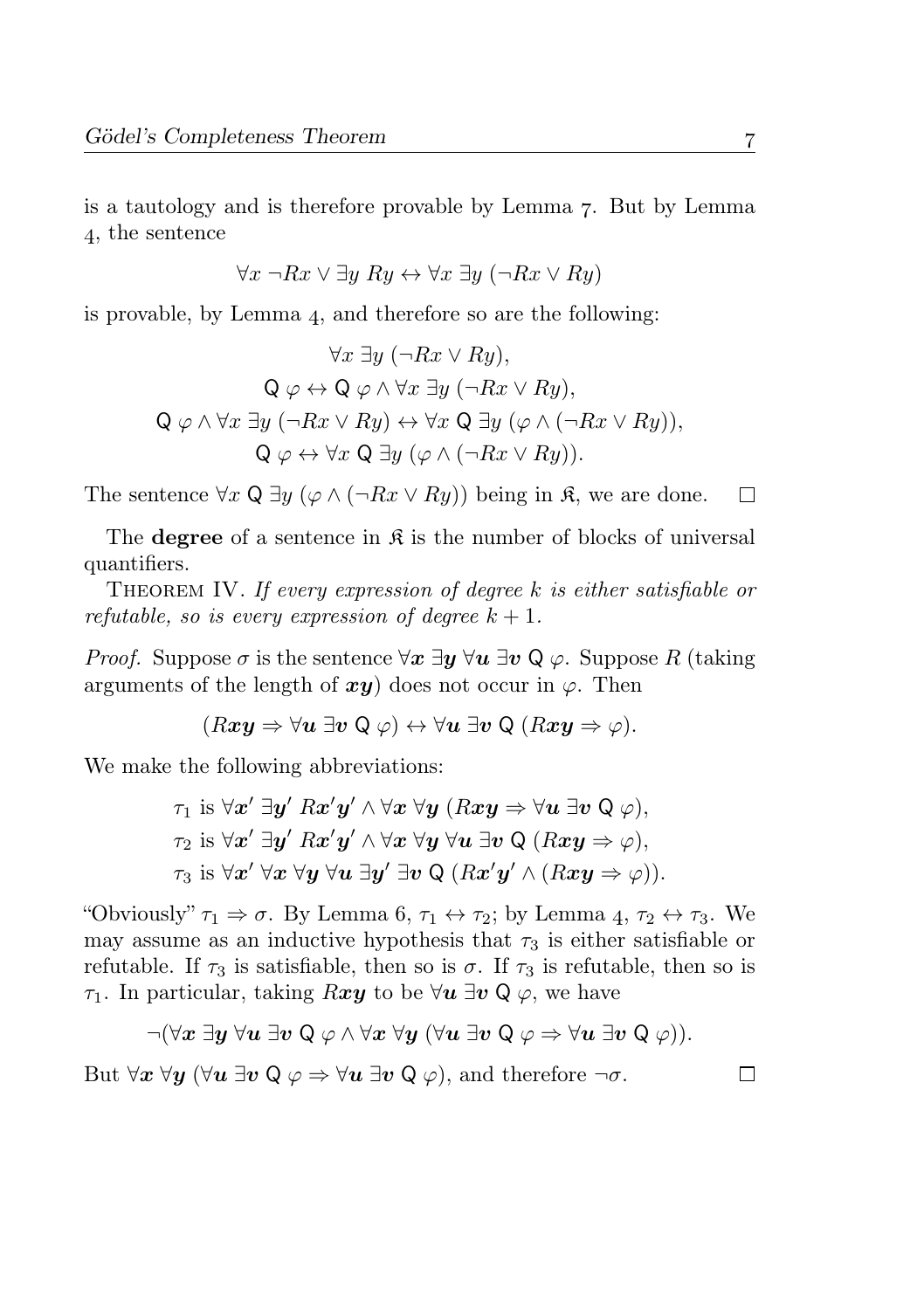"It now remains only to prove"

THEOREM V. Every formula [sic] of degree 1 is either satisfiable or refutable.

Let  $\forall x \exists y \varphi(x, y)$  be such a formula, that is, sentence, where x is an r-tuple, and  $y$  is an s-tuple, of distinct variables. All variables come from the sequence  $(x_k : k \in \omega)$ . Let

$$
\varphi_1 \text{ be } \varphi(\boldsymbol{x}^1, \boldsymbol{y}^1),
$$

$$
\varphi_2 \text{ be } \varphi(\boldsymbol{x}^2, \boldsymbol{y}^2) \wedge \varphi_1,
$$

$$
\dots
$$

$$
\varphi_n \text{ be } \varphi(\boldsymbol{x}^n, \boldsymbol{y}^n) \wedge \varphi_{n-1}.
$$

Here  $k \mapsto x^k$  is the bijection from N to the set of r-tuples of variables such that, writing  $x^k$  as  $(x_{k(i)}: i < r)$ , we have that the map

$$
k \mapsto (k(0), \dots, k(r-1), k(0) + \dots + k(r-1))
$$

is an order-preserving bijection from  $\mathbb N$  onto  $\omega^r$ , where the latter has the right lexicographic ordering. In particular,

$$
x^1 = (x_0, \ldots, x_0), \quad x^2 = (x_1, x_0, \ldots, x_0), \quad x^3 = (x_0, x_1, x_0, \ldots, x_0).
$$

We also let

$$
\bm{y}^k = (x_{(k-1)s+1}, x_{(k-1)s+2}, \ldots, x_{(k-1)s+s}).
$$

THEOREM VI. For every n

$$
[\forall x \; \exists y \; \varphi \Rightarrow \exists x_0 \cdots \exists x_n, \; \varphi_n]
$$

is provable.

Proof. Use induction. By Lemma 3,

$$
\forall \boldsymbol{x} \; \exists \boldsymbol{y} \; \varphi(\boldsymbol{x}, \boldsymbol{y}) \Rightarrow \forall x_1 \; \exists \boldsymbol{y} \; \varphi(\boldsymbol{x}_1, \boldsymbol{y}),
$$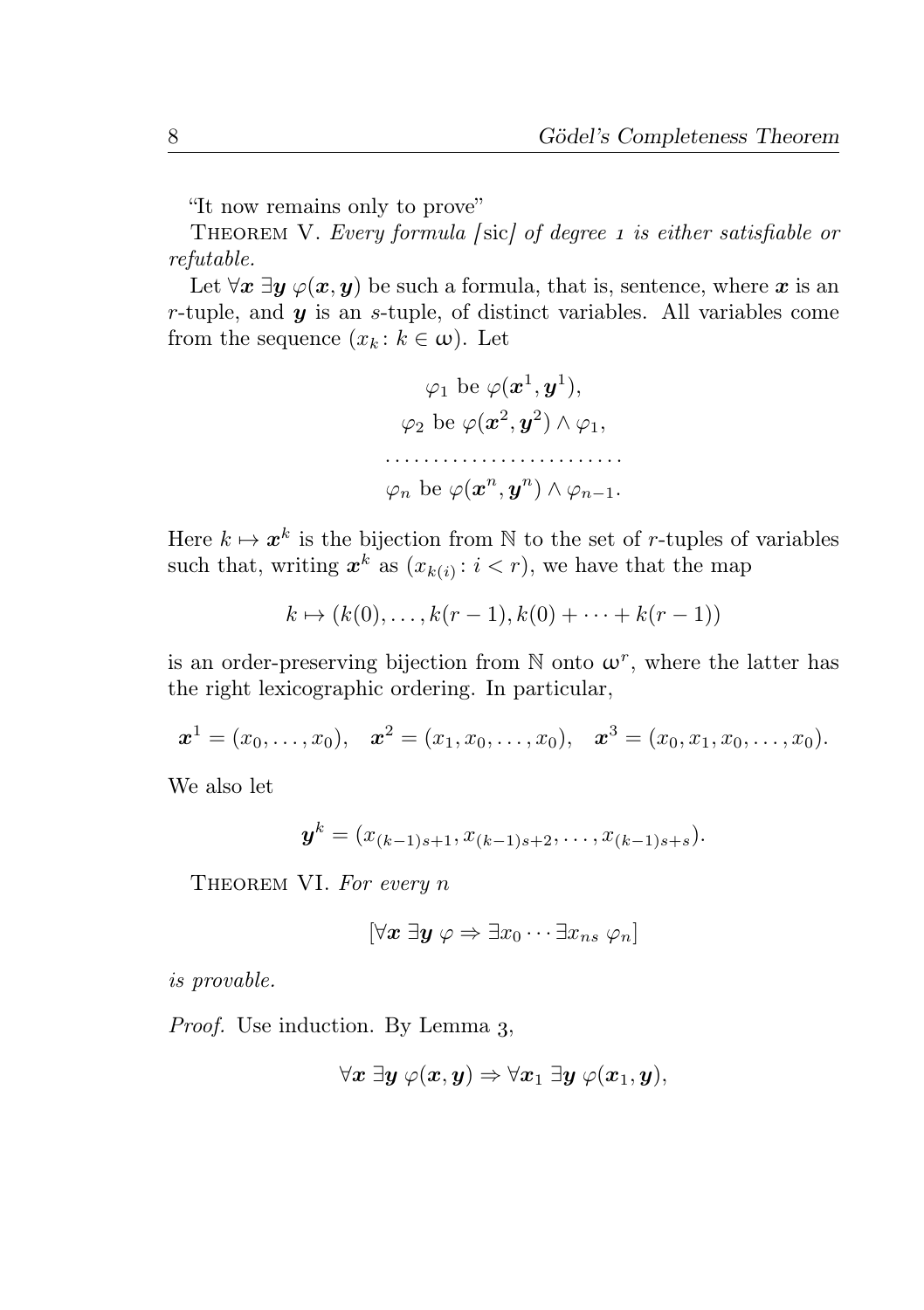and by Inference Rule 4,

$$
\exists \boldsymbol{y} \ \varphi(\boldsymbol{x}_1, \boldsymbol{y}) \leftrightarrow \exists \boldsymbol{y}_1 \ \varphi(\boldsymbol{x}_1, \boldsymbol{y}_1),
$$

so

$$
\forall \boldsymbol{x} \ \exists \boldsymbol{y} \ \varphi(\boldsymbol{x}, \boldsymbol{y}) \Rightarrow \forall \boldsymbol{x}_1 \ \exists \boldsymbol{y}_1 \ \varphi(\boldsymbol{x}_1, \boldsymbol{y}_1).
$$

By Lemma 1,

$$
\forall \boldsymbol{x}_1 \ \exists \boldsymbol{y}_1 \ \varphi(\boldsymbol{x}_1,\boldsymbol{y}_1) \Rightarrow \exists \boldsymbol{x}_1 \ \exists \boldsymbol{y}_1 \ \varphi(\boldsymbol{x}_1,\boldsymbol{y}_1).
$$

This is just the claim when  $n = 1$ .

Similarly

$$
\forall \boldsymbol{x} \ \exists \boldsymbol{y} \ \varphi(\boldsymbol{x}, \boldsymbol{y}) \Rightarrow \forall \boldsymbol{x}_{n+1} \ \exists \boldsymbol{y}_{n+1} \ \varphi(\boldsymbol{x}_{n+1}, \boldsymbol{y}_{n+1}).
$$

Now let

$$
\mathbf{z}_n = (x_i : i \leqslant ns \And x_i \text{ is not an entry of } \mathbf{x}_{n+1}).
$$

By Lemma 2,

$$
\exists x_0 \cdots \exists x_{sn} \ \varphi_n \Rightarrow \exists x_{n+1} \ \exists z_n \ \varphi_n.
$$

By Lemma 1,

$$
\begin{aligned}\forall \boldsymbol{x}_{n+1}\ \exists \boldsymbol{y}_{n+1}\ \varphi(\boldsymbol{x}_{n+1},\boldsymbol{y}_{n+1})\wedge \exists \boldsymbol{x}_{n+1}\ \exists \boldsymbol{z}_{n}\ \varphi_n \\ \Rightarrow \exists \boldsymbol{x}_{n+1}\ (\exists \boldsymbol{y}_{n+1}\ \varphi(\boldsymbol{x}_{n+1},\boldsymbol{y}_{n+1})\wedge \exists \boldsymbol{z}_{n}\ \varphi_n).\end{aligned}
$$

Thus

$$
\begin{aligned}\forall \boldsymbol{x}~\exists \boldsymbol{y}~\varphi(\boldsymbol{x},\boldsymbol{y}) \wedge \exists x_0 \cdots \exists x_{sn}~ \varphi_n \\ \Rightarrow \exists x_{n+1}~(\exists \boldsymbol{y}_{n+1}~\varphi(\boldsymbol{x}_{n+1},\boldsymbol{y}_{n+1}) \wedge \exists \boldsymbol{z}_n~ \varphi_n).\end{aligned}
$$

By Lemmas  $4, 6,$  and  $2,$ 

$$
\exists x_{n+1} (\exists y_{n+1} \ \varphi(x_{n+1}, y_{n+1}) \wedge \exists z_n \ \varphi_n) \Rightarrow \exists x_0 \cdots \exists x_{s(n+1)} \ \varphi_{n+1}.
$$

By induction, this establishes the claim for all  $n$ .

 $\Box$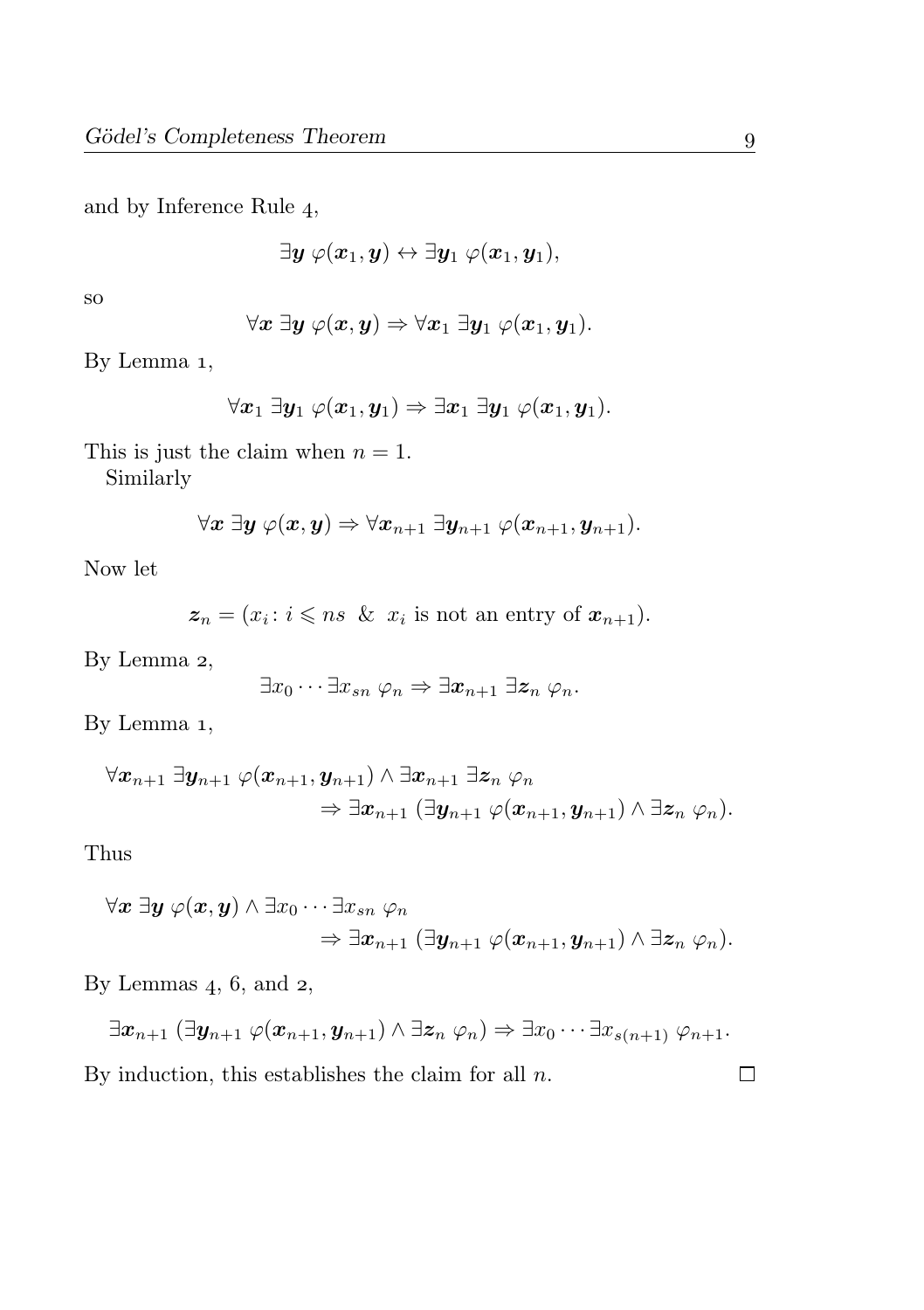Let  $F_n$  be the propositional formula that results from replacing the atomic ("elementary") components of  $\varphi_n$  with distinct propositional variables (or nullary relation symbols).

If some  $F_n$  is refutable, then so is  $\exists x_0 \cdots \exists x_n$   $\varphi_n$  (by Rules 2 and 3 and Lemma 1). By the last theorem then,  $\forall x \exists y \varphi(x, y)$  is refutable.

Suppose now no  $F_n$  is refutable. Then all are satisfiable. Then for all n, there is a structure  $\mathfrak{A}_n$  with universe  $\omega$  in which  $\varphi_n$  is satisfied by  $(0, \ldots, ns)$ . "By familiar arguments" we may assume that, for all relation symbols R appearing in  $\varphi$ , for all  $\boldsymbol{a}$  with entries from  $\{0, \ldots, ns\}$ ,

 $\mathfrak{A}_n \models Ra \iff \mathfrak{A}_{n+1} \models Ra.$ 

Now define  $\mathfrak{B}$  with universe  $\omega$  so that

 $\mathfrak{B} \models Ra \iff \text{for sufficiently large } n, \mathfrak{A}_n \models Ra.$ 

"Then it is evident at once that"  $\mathfrak{B} \models \forall x \exists y \varphi$ . This concludes the proof of Theorem I.

Let us note that the equivalence now proved, "valid  $=$  provable", contains, for the decision problem, a reduction of hte nondenumerable to the denumerable, since "valid" refers to the nondenumerable totality of functions, while "provable" presupposes only the denumerable totality of formal proofs.

We can incorporate identity between individuals. Then we get Theorem VII and Theorem VIII, analogues of Theorems I and II.

THEOREM IX. Every denumerably infinite set of formulas of the restricted functional calculus either is satisfiable ( that is, all formulas of the system are simultaneously satisfiable) or possesses a finite subsystem whose logical product is refutable.

"IX follows immediately from" the following, which is our Compactness Theorem for countable signatures:

THEOREM X. For a denumerably infinite system of formulas to be satisfiable it is necessary and sufficient that every finite subsystem be satisfiable.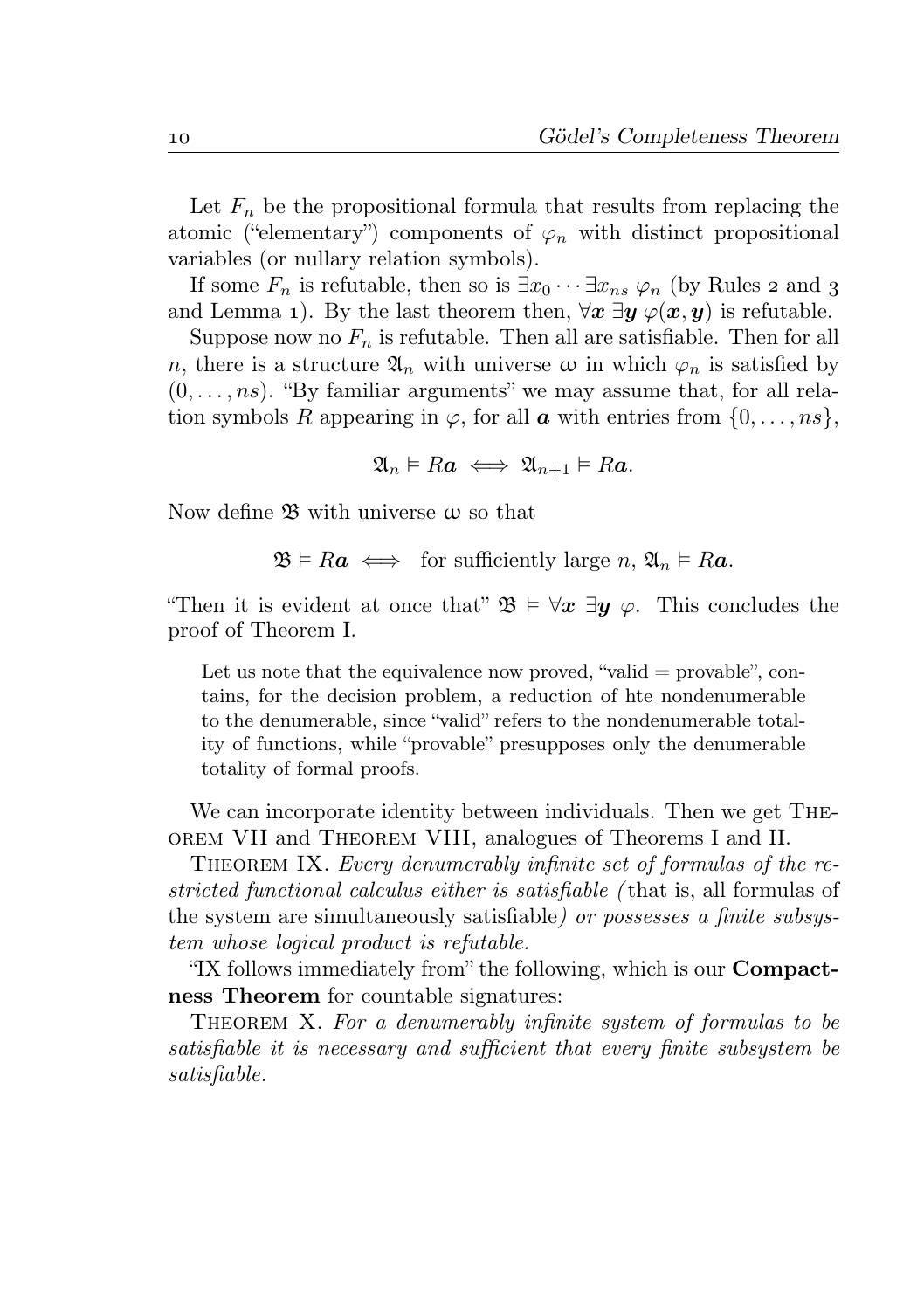To prove this, it is enough to look at normal sentences of degree one. Suppose we have a system of sentences

$$
\forall \boldsymbol{x}_k \ \exists \boldsymbol{y}_k \ \varphi_k(\boldsymbol{x}_k,\boldsymbol{y}_k),
$$

where  $x_k$  is an  $r_k$ -tuple, and  $y_k$  is an  $s_k$ -tuple. Obtain a bijection  $j \mapsto x_j^k$  as before, each  $x_j^k$  being an  $r_k$ -tuple. Let  $y_j^k$  be an  $s_k$ -tuple, and suppose the sequence

$$
\bm{y}_1^1, \bm{y}_2^1, \bm{y}_1^2, \bm{y}_3^1, \bm{y}_2^2, \bm{y}_1^3, \bm{y}_4^1, \ldots
$$

gives the  $x_i$  in order. Now define

$$
\psi_1 = \varphi_1(\boldsymbol{x}_1^1, \boldsymbol{y}_1^1),
$$
  

$$
\psi_n = \psi_{n-1} \wedge \varphi_1(\boldsymbol{x}_n^1, \boldsymbol{y}_n^1) \wedge \cdots \wedge \varphi_n(\boldsymbol{x}_1^n, \boldsymbol{y}_1^n).
$$

Then

$$
\bigwedge_{1\leqslant k\leqslant n}\forall \boldsymbol{x}_k\ \exists \boldsymbol{y}_k\ \varphi_k(\boldsymbol{x}_k,\boldsymbol{y}_k)\Rightarrow \exists (\boldsymbol{y}_j^i\colon 2\leqslant i+j\leqslant n+1)\ \psi_n.
$$

If each  $\psi_n$  is satisfiable, then so is the system of all of them. But in this case the original system is satisfiable.

We can also give a somewhat different turn to Theorem IX...

The final two paragraphs concern independence of the axioms.

## References

- [1] Alonzo Church. *Introduction to mathematical logic. Vol. I.* Princeton University Press, Princeton, N. J., 1956.
- [2] Kurt Gödel. The completeness of the axioms of the functional calculus of logic. In van Heijenoort  $[5]$ , pages  $582 - 91$ . First published 1930.